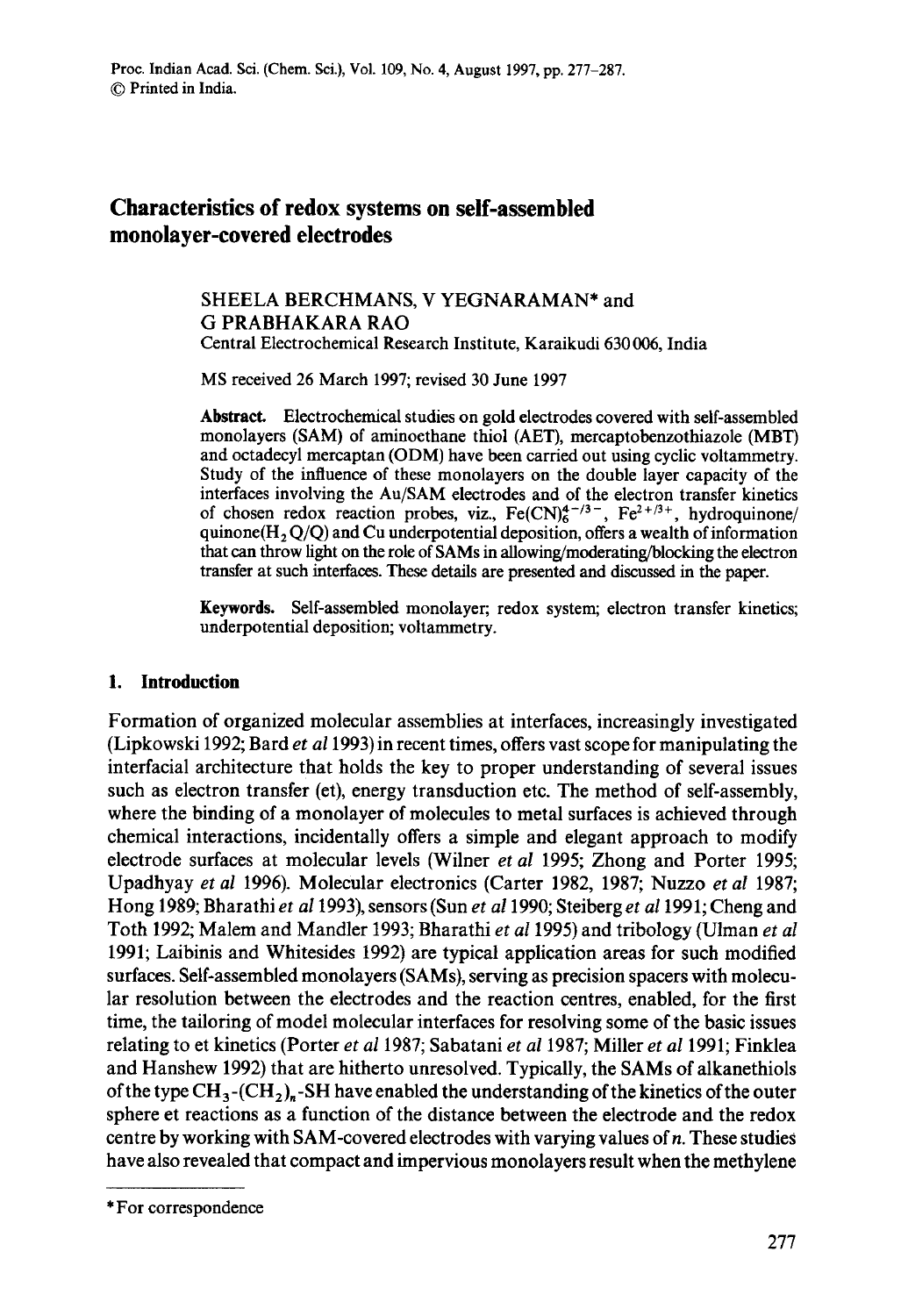chain length is large ( $\geqslant$  9), while non-compact and porous monolayers are the result of low values of n. Reports published so far are largely concerned with the use of aliphatic thiols for forming SAMs. On the other hand, studies with SAMs of thiols having aromatic substituents may prove to be rewarding (Bard *et a11993;* Sabatani *et al* 1993), considering the additional interactions between the substrate metal and the  $\pi$  electrons of the aromatic ring on the one hand and the possibility of forming compact and impervious monolayers with thiols containing aromatic groups on the other (despite the absence of a long methylene chain length as in the case of long-chain aliphatic thiols). Accordingly, 2-mercaptobenzthiazole (MBT) which has a mercaptan group and a fused benzene ring that can contribute to rigid orientation of the molecule has been chosen for the present study. The thickness of the MBT monolayer is estimated to be around 8/~ (Bharathi *et a11993)* from a space filling model. For comparison, two other alkyl mercaptans, namely, octadecyl mercaptan (ODM) and aminoethane thiol (AET), whose monolayer thicknesses correspond to about 30 Å (Porter *et al* 1987) and  $6\AA$ from space-filling model calculations respectively, were included in the study.

Assessment of the influence of the above SAMs (on Au electrode) on et reactions was made through the use of (1) ferro/ferricyanide, ferrous/ferric and hydroquinone/ quinone redox probes, and (2) underpotential deposition (upd) studies, which involve electrochemical phase formation of copper underpotential deposit. The latter, involving the formation of a new phase with the participation of metal ions from the solution and electrons from the Au substrate, is considered an additional useful tool in investigating charge transfer processes, particularly those involving both electron transfer and mass transfer across interfaces involving molecular spacers whose compact or porous nature is also to be probed.

## **2. Experimental details**

A gold disk (BAS, Inc., USA) of area  $0.036 \text{ cm}^2$  was polished using alumina slurry (005  $\mu$ m), washed, degreased and sonicated in water before being used as the working electrode. APt foil and a standard (1 M KC1) calomel electrode served as the counter and reference electrodes respectively. MBT (Fluka AG), ODM (Aldrich, USA), AET (Aldrich, USA) and other reagents were of AR grade and were used without further purification. Triple-distilled water was used for preparing the solutions. Monolayer coverage of the electrode was obtained by immersing the cleaned Au electrodes in an acetone solution of MBT/ODM (001 M) for about four hours and then rinsing them in alcohol and drying them in air. They are designated Au/MBT and Au/ODM respectively. Au/AET electrode was prepared by immersion of the cleaned electrode in an aqueous solution of AET (0-1 M). The cyclic voltammograms (CV) were recorded using Wenking (Model POS 73) potentioscan and Rikadenki (Model RW 201T) X-Y/t recorder. In the next section, the monolayer-covered gold electrode is generally represented as Au/SAM.

## **3. Results and discussions**

## *3.1 Double-layer capacitance of Au/SAM electrodes*

Double-layer capacitance  $(C_{d_l})$  values for the monolayer-covered electrodes have been estimated from the CV data using the expression (Cheng and Brajter-Toth 1995)

$$
C_{\rm dl} = I_c/2vA
$$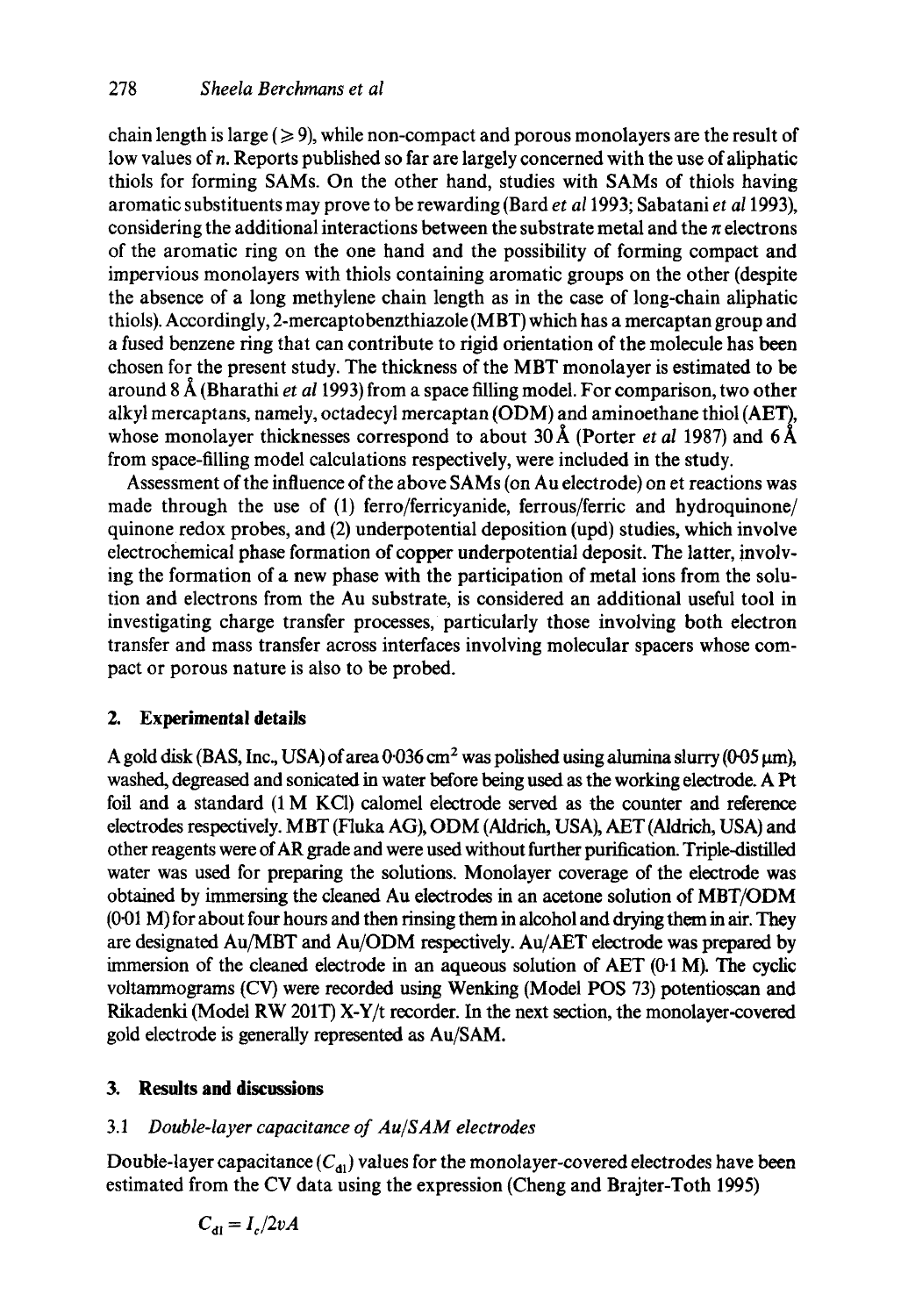| Electrode | DL capacitance<br>$(\mu \vec{F}/\text{cm}^2)$ |  |  |
|-----------|-----------------------------------------------|--|--|
| Au        | 100                                           |  |  |
| Au/AET    | 83                                            |  |  |
| Au/MBT    | ጸ                                             |  |  |
| Au/ODM    |                                               |  |  |

**Table** 1. Double layer capacitance of Au/SAM electrodes.

| Electrode | Redox system                   | $\boldsymbol{v}$<br>(mV/s) | $E_{Pa}$<br>(mV) | $E_{Pc}$<br>(mV) | $\Delta E_P$<br>(mV) | $I_{Pa}$<br>$(\mu A)$ | $I_{Pc}$<br>$(\mu A)$    |
|-----------|--------------------------------|----------------------------|------------------|------------------|----------------------|-----------------------|--------------------------|
| Au        | $[Fe(CN)_6]^{4-\frac{3}{2}}$   | 20                         | 370              | 300              | 70                   | 4.9                   | 4.4                      |
| Au<br>Au  | $[Fe(CN)6]4-/3-[Fe(CN)6]4-/3-$ | 50<br>100                  | 380<br>380       | 300<br>300       | 80<br>90             | $6-7$<br>9.0          | 5.7<br>7.0               |
| Au        | $Fe^{2+/3+}$                   | 20                         | 420              | 340              | 80                   | 4.6                   | 4.5                      |
| Au        | $Fe^{2+/3+}$                   | 50                         | 430              | 340              | 90                   | 5.6                   | 5.1                      |
| Au        | $Fe^{2+/3+}$                   | 100                        | 440              | 330              | 110                  | $7-8$                 | 7.6                      |
| Au        | $H_2Q/Q$                       | 20                         | 360              | 330              | 30                   | $12 - 2$              | $11-2$                   |
| Au        | $H_2Q/Q$                       | 50                         | 360              | 330              | 30                   | 170                   | 16 <sub>0</sub>          |
| Au        | $H_2Q/Q$                       | 100                        | 360              | 330              | 30                   | $23 - 4$              | 22.6                     |
| Au/AET    | $[Fe(CN)_6]^{4-\frac{3}{2}-}$  | 20                         | 380              | 320              | 60                   | 4.4                   | 4.6                      |
| Au/AET    | $[Fe(CN)_6]^{4-\frac{3}{2}-}$  | 50                         | 380              | 320              | 60                   | 6.6                   | 5.5                      |
| Au/AET    | $[Fe(CN)6]4-/3-$               | 100                        | 380              | 320              | 60                   | 9.0                   | 70                       |
| Au/AET    | $Fe^{2+/3+}$                   | 20                         | 460              | 300              | 160                  | $3-0$                 | 2.3                      |
| Au/AET    | $Fe^{2+/3+}$                   | 50                         | 480              | 330              | 150                  | 3.9                   | 3.3                      |
| Au/AET    | $Fe^{2+/3+}$                   | 100                        | 500              | 250              | 250                  | 5.9                   | 4.4                      |
| Au/AET    | $H_2Q/Q$                       | 20                         | 520              | 140              | 380                  | $10-4$                | 4.4                      |
| Au/AET    | $H_2Q/Q$                       | 50                         | 530              | 130              | 400                  | 15.8                  | $8-0$                    |
| Au/AET    | $H_2Q/Q$                       | 100                        | 530              | 120              | 410                  | $20 - 4$              | 12.2                     |
| Au/MBT    | $[Fe(CN)_6]^{4-\frac{3}{2}-}$  | 20                         | 390              | 330              | 60                   | 4 <sub>0</sub>        | 4.0                      |
| Au/MBT    | $[Fe(CN)6]^{4-/3-}$            | 50                         | 390              | 330              | 60                   | 5.8                   | 60                       |
| Au/MBT    | $[Fe(CN)_6]^{4-\frac{3}{2}-}$  | 100                        | 390              | 330              | 60                   | 7.7                   | $7-4$                    |
| Au/MBT    | $Fe^{2+/3+}$                   |                            |                  | No response      |                      |                       |                          |
| Au/MBT    | $H_2Q/Q$                       | 20                         | 680              | a                |                      | 7.4                   |                          |
| Au/MBT    | $H_2Q/Q$                       | 50                         | 700              | a                |                      | $10-0$                |                          |
| Au/MBT    | $\rm{H_2}Q/Q$                  | 100                        | 710              | a                |                      | $14-4$                | $\overline{\phantom{0}}$ |

**Table** 2. CV data of the redox systems on Au/SAM electrodes.

'a' denotes absence of response

where  $I_c$  is the sum of the anodic and cathodic charging currents in mA, v is the scan rate in V/s and A is the electrode area in cm<sup>2</sup>. Table 1 lists the  $C_{d1}$  values for the different SAM-covered electrodes investigated. From the capacitance data, it can be seen that the C<sub>dl</sub> of Au/AET is almost equal to that of the bare electrode and is significantly higher than that of the Au/MBT and Au/ODM, which are characterized by very low values of  $C_{\text{d}l}$ .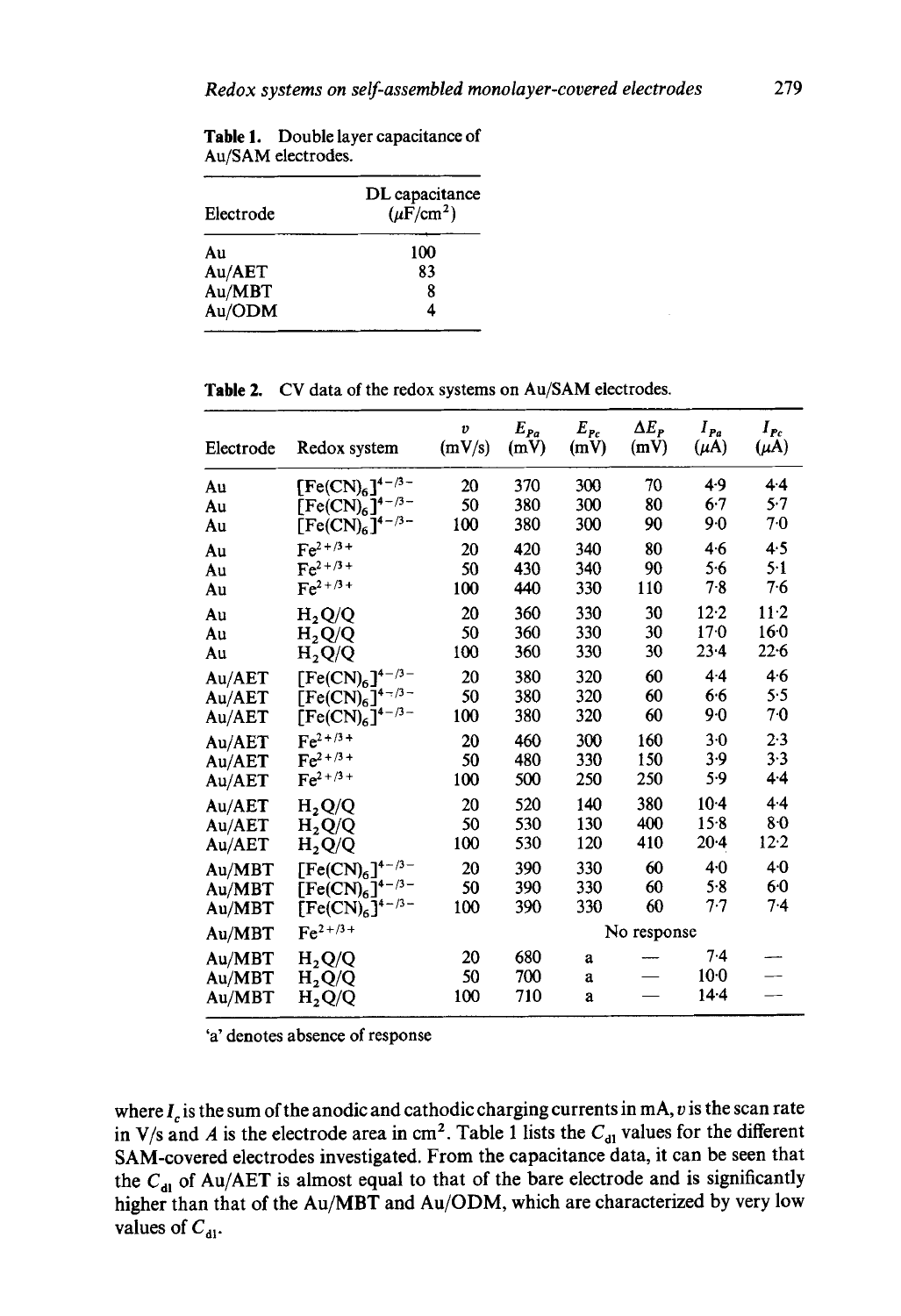# 3.2 *Response of the Au/SAM electrodes to the redox probes*

The voltammetric behaviour of three different redox systems, viz (i) ferro/ferricyanide, (ii) ferrous/ferric, and (iii) quinone/hydroquinone on Au/SAM and bare Au electrodes have been studied. The Au/SAM electrode could be repeatedly used, after thorough washing, for investigations with different redox probes and the resulting voltammetric data were reproducible, thereby ensuring the stability of the monolayer modification. From typical CVs, the voltammetric features were measured and are presented in table 2. The heterogeneous rate constants for the electron transfer have been estimated from the CV data obtained at  $20 \text{ mV/s}$ , using the methods based on either  $\Delta Ep$  values (Nicholson 1965) or scan rate dependence of peak-potentials (Reinmuth 1960); the results are given in table 3.

3.2a *Ferro/ferricyanide:* In figure 1 are depicted the CVs of ferrocyanide (2 mM) in  $0.5M$  H<sub>2</sub>SO<sub>4</sub> at 20 mV/s on Au/SAM and bare Au electrodes. The redox system exhibits a fairly reversible behaviour on bare Au with  $\Delta E_p$  values slightly higher than 60 mV which is in conformity with earlier observations (Porter *et al* 1987). Interestingly, the redox response is reversible with  $\Delta E_p$  values of 60 mV at all sweep rates studied from 20 to 100 mV/s on Au AET (table 2). Similar observations were made on Au/MBT showing the facile redox kinetics in this case also. On the other hand, the electron transfer kinetics of ferro/ferricyanide is completely blocked on Au/ODM and these observations are in accordance with earlier reports (Porter *et al* 1987).

3.2b *Ferrous/ferric:* The CVs of 2 mM ferrous sulphate in  $0.5 M H_2 SO_4$  at  $20 mV/s$ on Au/SAM electrodes are presented in figure 2.  $Fe^{2+/3+}$  exhibits near reversible redox behaviour on Au, with peak currents marginally lower than those obtained for  $Fe(CN)<sub>6</sub><sup>4-73</sup>$  (figure 1). On Au/AET, the redox kinetics of ferrous/ferric is found to be significantly slower as evidenced by large  $\Delta E_{p}$  values (table 2). On the other hand, Au/MBT and Au/ODM completely blocked the et which has resulted in featureless voltammograms (figure 2).

3.2c *Hydroquinone/quinone:* The CVs of  $3.3 \text{ mM}$  hydroquinone in  $0.5 \text{ M}$  H<sub>2</sub>SO<sub>4</sub> at  $20 \text{ mV/s}$  on Au/SAM electrodes are given in figure 3. This H<sub>2</sub>Q/Q redox system exhibits a reversible et on bare Au, characterized by  $\Delta E_p$  values of 30 mV at all sweep

**Table 3.** Heterogeneous et rate constants  $(k)$  of the redox systems based on CV data at 20 mV/s.  $Fe(CN)<sub>6</sub><sup>4-</sup>: 2 mM; Fe<sup>2+</sup>: 2 mM; Quinol:3.3 mM$ 

| Electrode                  | $Fe(CN)63-/4+$                            | $k$ (cm/s)<br>$Fe^{2+/3+}$     | $H_2Q/Q$                           |
|----------------------------|-------------------------------------------|--------------------------------|------------------------------------|
| Au                         | $\frac{26.90 \times 10^{-3}}{1}$          | @3.3 $\times$ 10 <sup>-3</sup> | $*$ 3.49 $\times$ 10 <sup>-2</sup> |
| Au/AET                     | <sup><i>®</i>3⋅05 × 10<sup>-2</sup></sup> | @5.2 $\times$ 10 <sup>-4</sup> | $*1.48 \times 10^{-5}$             |
| $\mathbf{Au}/\mathbf{MBT}$ | <sup><i>®</i>3⋅05 × 10<sup>-2</sup></sup> | NR.                            | $*2.30 \times 10^{-6}$             |
| Au/ODM                     | NR.                                       | NR.                            | <b>NR</b>                          |

<sup>@</sup>: Estimated using  $\Delta E_p$  value (Nicholson 1965); #: Estimated using scan rate dependence of  $E_p$  (Reinmuth 1960) NR: No response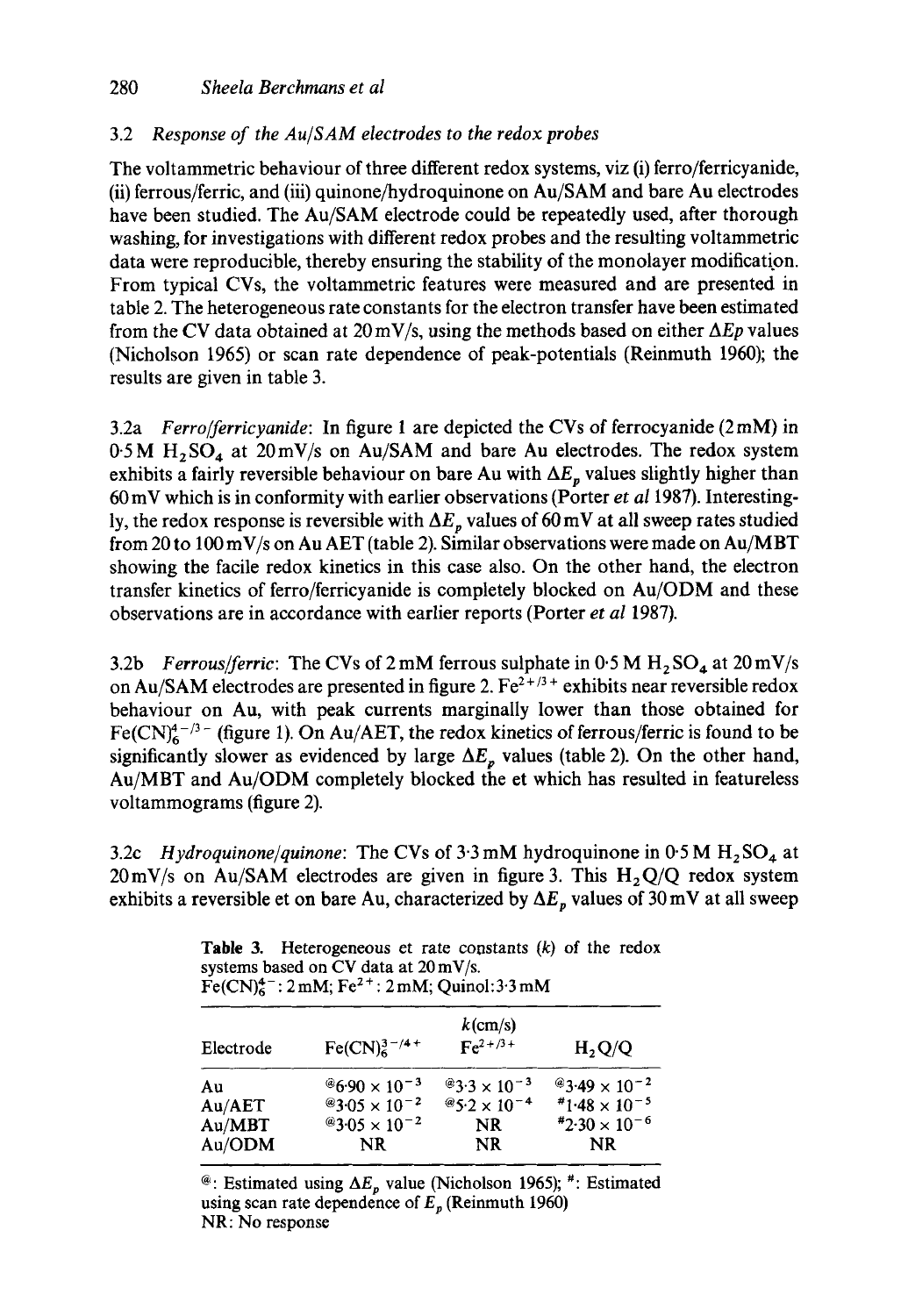

**Figure 1.** Redox behaviour of  $Fe(CN)_6^{4/3}$  on Au/SAM electrodes: Cyclic voltammograms in  $0.5 M H_2SO_4$  medium on (a) bare Au; (b) Au/AET; (c) Au/MBT; (d) Au/ODM at 20 mV/s; concentration of  $Fe(CN)_6^4$  = 2 mM.



Figure 2. Redox behaviour of Fe<sup>2+/3+</sup> on Au/SAM electrodes: Cyclic voltammograms in  $0.5 M$  H<sub>2</sub>SO<sub>4</sub> medium on (a) bare Au; (b) Au/AET; (c) Au/MBT; (d) Au/ODM at  $20 \text{ mV/s}$ ; concentration of Fe<sup>2+</sup> = 2 mM.

rates employed in this study. The redox kinetics of the same system becomes much slower on Au/AET with significant increase in  $\Delta E_p$  values. When compared to the behaviour on the bare electrode, the cathodic reduction peak shifts cathodically by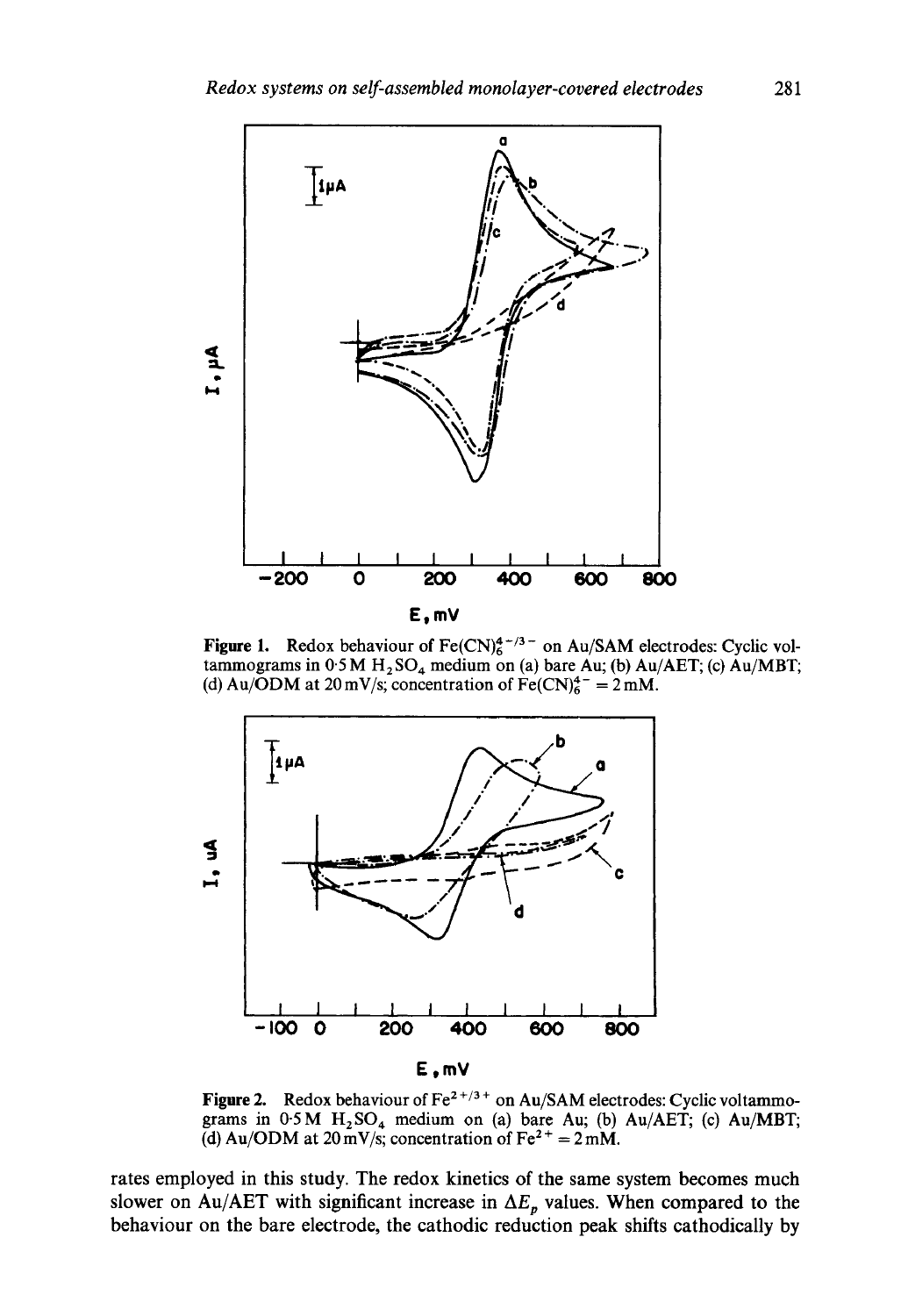

Figure 3. Redox behaviour of  $H_2 Q/Q$  on Au/SAM electrodes: Cyclic voltammograms in  $0.5M$  H<sub>2</sub>SO<sub>4</sub> medium on (a) bare Au; (b) Au/AET; (c) Au/MBT; (d) Au/ODM at  $20 \text{ mV/s}$ ; concentration of hydroquinone =  $3.3 \text{ mM}$ .

about 200mV while the anodic peak shifts by about 160mV on the anodic side. Moreover, the cathodic peak currents are significantly reduced (about 50%) while the decrease in anodic peak currents is only marginal. On Au/MBT, the anodic peak is further shifted when compared to Au/AET (about 320 mV anodic with respect to bare Au) and the cathodic peak is absent. Also, the anodic peak currents are considerably reduced when compared to bare Au and Au/AET. Finally, the et of this redox system is totally absent on Au/ODM.

#### 3.3 *Response of Au/SAM electrodes to ECPF involving Cu upd*

Figure 4 depicts the CVs resulting from the upd of copper on Au/SAM electrodes from  $0.5$  M  $\text{H}_2$  SO<sub>4</sub> containing 6 mM of Cu<sup>2+</sup> at 20 mV/s. The upd of Cu on bare Au takes place with characteristic deposition and stripping peaks occuring at 120mV and 210 mV respectively, conforming to earlier literature (Kolb *et al* 1994). On Au/AET, the upd behaviour is similar to that on bare Au, except for a small reduction in currents. On Au/MBT and Au/ODM, upd behaviour is completely blocked.

A critical examination of the various observations presented above enables the derivation of the following inferences relating to the nature of SAMs and their influence on the interfacial et reactions.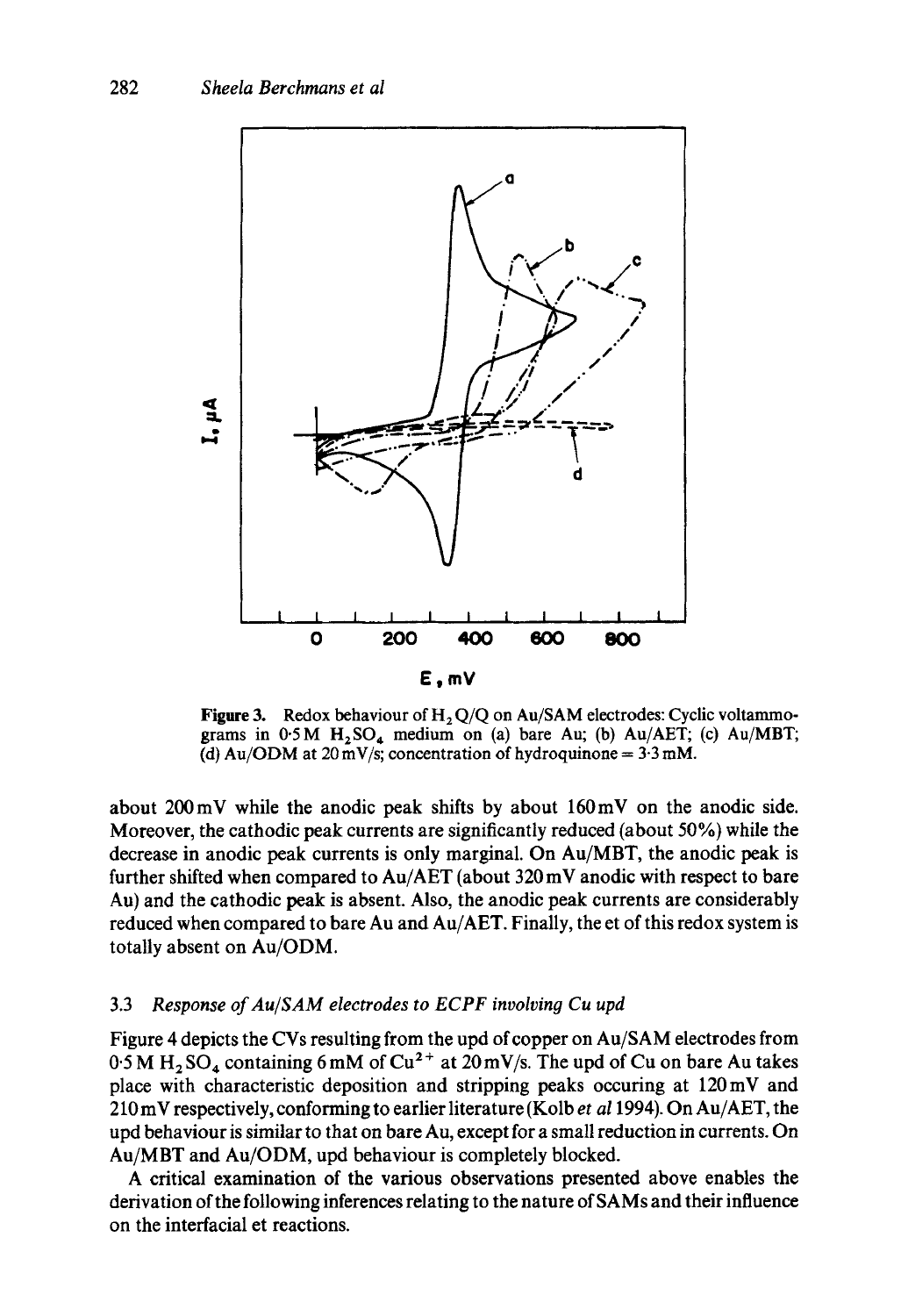

Figure 4. Cu upd on Au/SAM electrodes: Cyclic voltammograms in  $0.5 M H_2 SO_4$ medium on (a) bare Au; (b) Au/AET; (c) Au/MBT; (d) Au/ODM at 20mV/s; concentration of  $Cu^{2+} = 6$  mM.

Capacitance calculations (table 1) suggest that the  $C_{d1}$  of Au/AET is nearly the same as that of bare Au, suggesting that the AET film formed on the electrode surface is not compact, and thus allows permeation of water and the electrolyte into the monolayer (Cbeng and Brajter-Toth 1995).

The capacitance of Au/MBT, on the contrary, is found to be very low, similar to that observed on Au/ODM which was characterized as an impervious monolayer (Porter *et al* 1987). Alkanethiols containing a long methylene chain length ( $\geq$ 9 methylene units) are known to form such compact monolayers due to van der Waals interactions between alkyl chains. The present observations about MBT molecules ( $\approx 8 \text{ Å}$  thick, containing no long methylene chains), perhaps yielding a compact and pore-free monolayer, are noteworthy and may be due to the following. The  $\pi$ - $\pi$  interactions between the adsorbed MBT molecules and/or the interactions between the  $\pi$  electrons of MBT and the delocalized d-electrons of the metal surface may contribute to the compactness of the monolayer film (Lipkowski and Stolberg 1992). Despite the indications of a compact MBT films, the et kinetics of ferro/ferricyanide redox system is not hindered as shown by the experimental results. The ferro/ferricyanide reaction, being an outer sphere et reaction, is unlikely to be hindered by the MBT monolayer whose thickness is small (about  $8\text{\AA}$ ). Further, it may be noticed that on Au/MBT, despite the presence of a compact MBT monolayer, the decrease in the  $i_p$  values in comparison to bare Au is only very small and reversibility also appears to improve, as evidenced by the  $\Delta E_p$  values of 60 mV at all scan rates. In this context, it is relevant to note that a SAM of poly (octyl thiophene) when doped with  $I_2$  exhibits increased reversibility to  $Fe(CN)<sub>6</sub><sup>4-/-/3-</sup>$  (Gao and Siong Siow 1996). On the contrary, our experimental results on Au/ODM where the thickness of the ODM monolayer is relatively large ( $\approx 30~\text{\AA}$ ) confirmed blocking of ferro/ferricyanide redox kinetics as per expectations based on the above arguments.

In the case of ferrous/ferric reaction, the values of  $\Delta E_p$  show that the monolayer of AET on Au makes the et kinetics slower. Similar  $C_{d1}$  data observed with bare Au and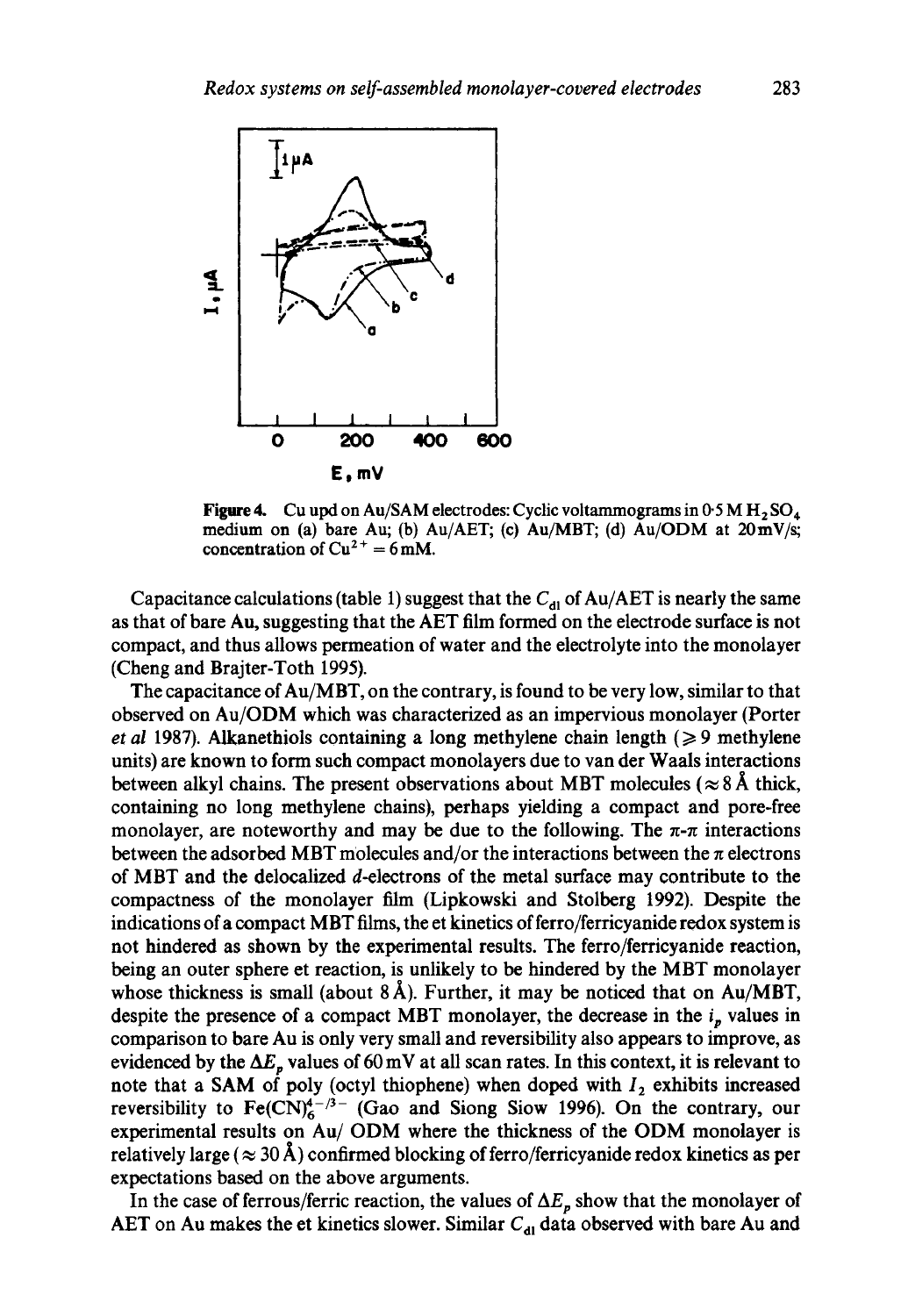Au/AET suggest the formation of a non-compact AET film and therefore do not warrant any significant influence on kinetics by such electrodes. The reason for the disparity seen could be due to unfavourable electrostatic interactions between the  $-NH_3^+$  groups of Au/AET and Fe<sup>2+</sup> ions in solution. The blocking of Fe<sup>2+/3+</sup> et by the compact MBT film is to be expected considering the inner sphere nature of the et and the observed results are consistent with those expected. The ODM monolayer is known to be impervious and compact and the results on Au/ODM lend further support to the above Cu upd data fully substantiate all the above as can be seen from the following.

During upd reaction,  $Cu^{2+}$  ions have to come into contact with the gold surface to form adatoms that lead to the formation of the metal monolayer. It is seen from the figure that upd formation is totally blocked on Au/MBT and Au/ODM, while on Au/AET it is decreased on both the cathodic and anodic sides as compared to bare Au. The AET monolayer, being non-compact, may allow Cu upd formation to take place and the experimental results confirm this. However, the coverage by Cu upd on Au/AET is less than that observed on bare Au. The charge corresponding to stripping of upd estimated from CV in figure 3, yields  $250 \pm 20 \mu C/cm^2$  on bare Au and  $180 + 20 \,\mu$ C/cm<sup>2</sup> on Au/AET. Half-peak-width is also higher ( $\approx 150$  mV) on Au/AET as compared to that ( $\approx 100$  mV) on bare Au. Reduced area for the electrode surface in the presence of the SAM of AET and the existence of repulsive electrostatic interactions due to protonated amino head-groups of adsorbed AET molecules could account for the above.

Monolayers of MBT and ODM, being compact and impervious are expected to prevent the permeation of  $Cu^{2+}$  ions and experimental results on Cu upd on Au/MBT and Au/ODM confirmed this. In this context, it is pertinent to recall that the investigations of Cu upd on SAM-covered electrodes have been reported to be a method for estimating defects in the monolayer (Sun and Crooks 1991).

The  $H_2Q/Q$  redox system exhibits reversible et kinetics on Au. On Au/AET, et kinetics is much slower, while it becomes totally irreversible on Au/MBT. The retardation of et rate and the irreversibility observed in the case of Au/AET and Au/MBT respectively are not so easily understood and are perhaps so due to more than one reason, viz. the formation of intermediates, as noted in the case of sulphonate and phosphate esters of hydroquinone (Dryhurst *et a11982)* and the irreversibility noted in hydrophobic SAMs for the hydroquinone system (Kunitake *et a11994).* On Au/ODM, the et is completely blocked as expected since ODM monolayer is compact, impervious and relatively thick.

A critical appraisal of the results presented so far on et reactions would help to understand better the influence of SAMs, studied in terms of their molecular thickness, compact or porous structure, nature of SAM and its chemical structure etc.

At an electrode covered with a closely-packed monolayer, electron transfer to solution species could occur in two ways: (a) the electron could transfer through the monolayer via, a tunneling process (Miller *et a11991);* (b) the electroactive species could permeate through the pinholes in the monolayer that would result in behaviour characteristic of ultramicroelectrodes (Amatore *et al* 1983; Sabatani and Rubinstein 1983).

In the present investigations, on bare Au, the et rate of reaction (2) (below) is marginally lower than that of reaction (1).

$$
Fe(CN)_{6}^{3-} + e^{-} \rightleftharpoons Fe(CN)_{6}^{4-}, \tag{1}
$$

$$
Fe^{3+} + e^- \rightleftharpoons Fe^{2+}.
$$
 (2)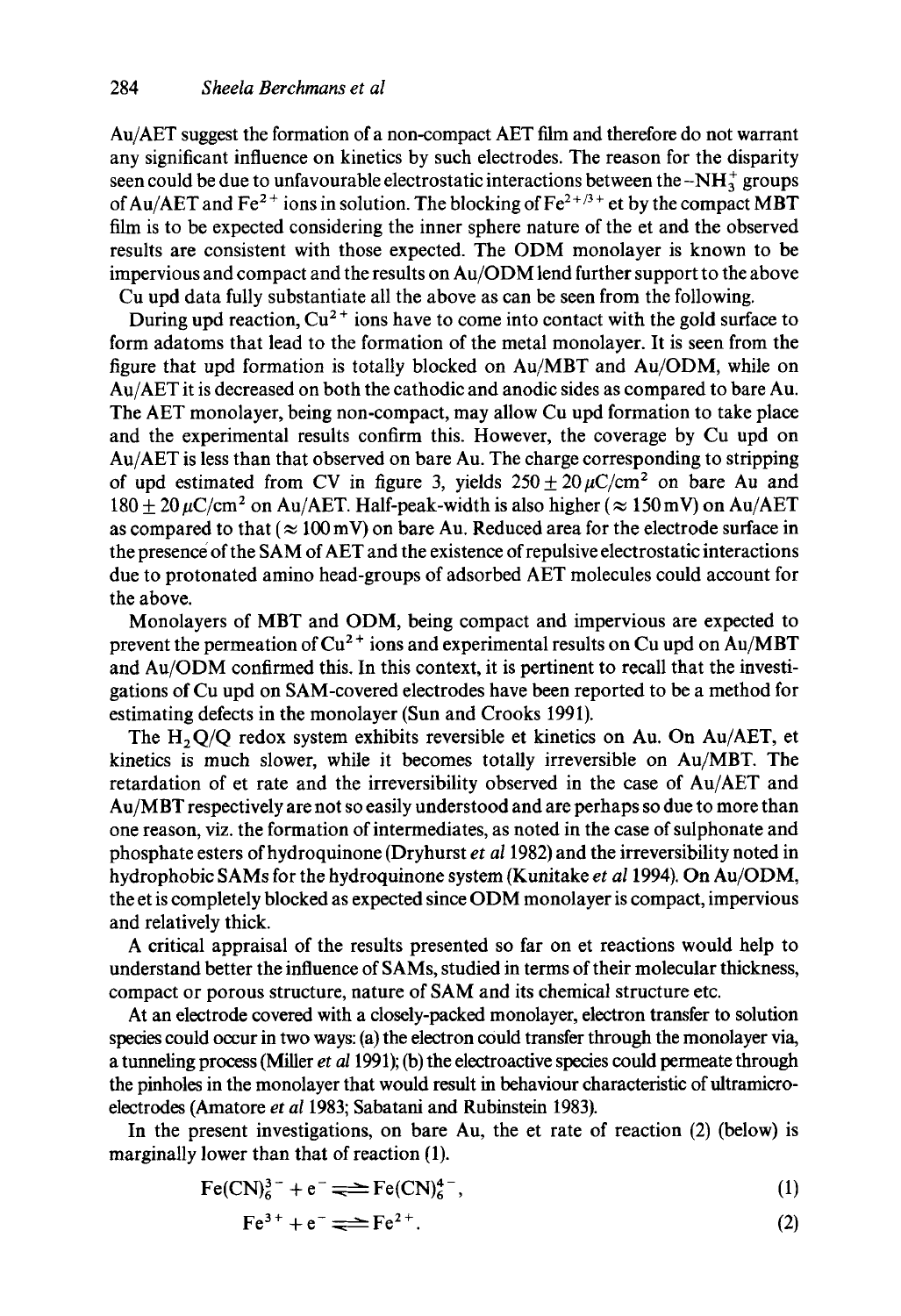With  $Au/AET$ , on the other hand, the et kinetics of reaction (2) is significantly lower than that of reaction (1) (cf.  $\Delta E_p$  values in table 2 and k values in table 3). The difference in trends observed for the two chosen redox reactions on the two electrode surfaces is readily understood in terms of the electrostatic interactions between the redox species and the protonated amino head-groups of the thiol (Takehara *et al* 1994). Attractive interactions between the protonated amino head-groups and the ferro/ferricyanide species facilitate et on Au/AET as compared to bare Au. On the other hand, repulsive interactions between the protonated amino groups and the ferrous/ferric species are possibly responsible for the decrease in the et kinetics on Au/AET when compared to bare Au. Nevertheless, the mechanism of et could be by path (b).

However, in the case of a hydrophobic neutral molecule like hydroquinone, et becomes quasi-reversible and the cathodic current is reduced to 50% when compared to the reversible character on the bare electrode. The reverse reaction, involving the addition of protons, could have been slowed down by one or more of the following factors viz., permeation rates through the film, irreversible adsorption of molecules on the electrode surface, kinetic restrictions due to formation of intermediates or nonavailability of protons near the surface. Oxidation of hydroquinone, also, probably proceeds by path (b).

On Au/MBT, reaction (1) exhibits the usual reversible et whereas reaction (2) is completely blocked. Capacitance measurements suggest that MBT forms a pore-free and compact film and therefore the mechanism of et for reaction (1) could be presumed to be through tunneling involving the outer sphere et as mentioned earlier. The possibility of the electron transfer through pinholes in the monolayer, reported earlier (Amatore *et al* 1983; Sabatani and Rubinstein 1983), appears unlikely on Au/MBT, because of the following: (i) The plot of  $I_p$  vs  $\sqrt{v}$  obtained from the voltammetric data of ferro/ferricyanide redox system on Au/MBT reveals linear dependence of  $i<sub>n</sub>$  on  $\sqrt{v}$  (figure 5). (ii) The CV data resulting at different scan rates under the present experimental conditions do not exhibit a sigmoidal shape characteristic of the ultra-



Figure 5. Plot of  $i_p v s v^{1/2}$ : Based on CV data for Fe(CN)<sup>4-/3-</sup> on Au/MBT in 0-5 M  $H_2$ SO<sub>4</sub>, presented in table 2.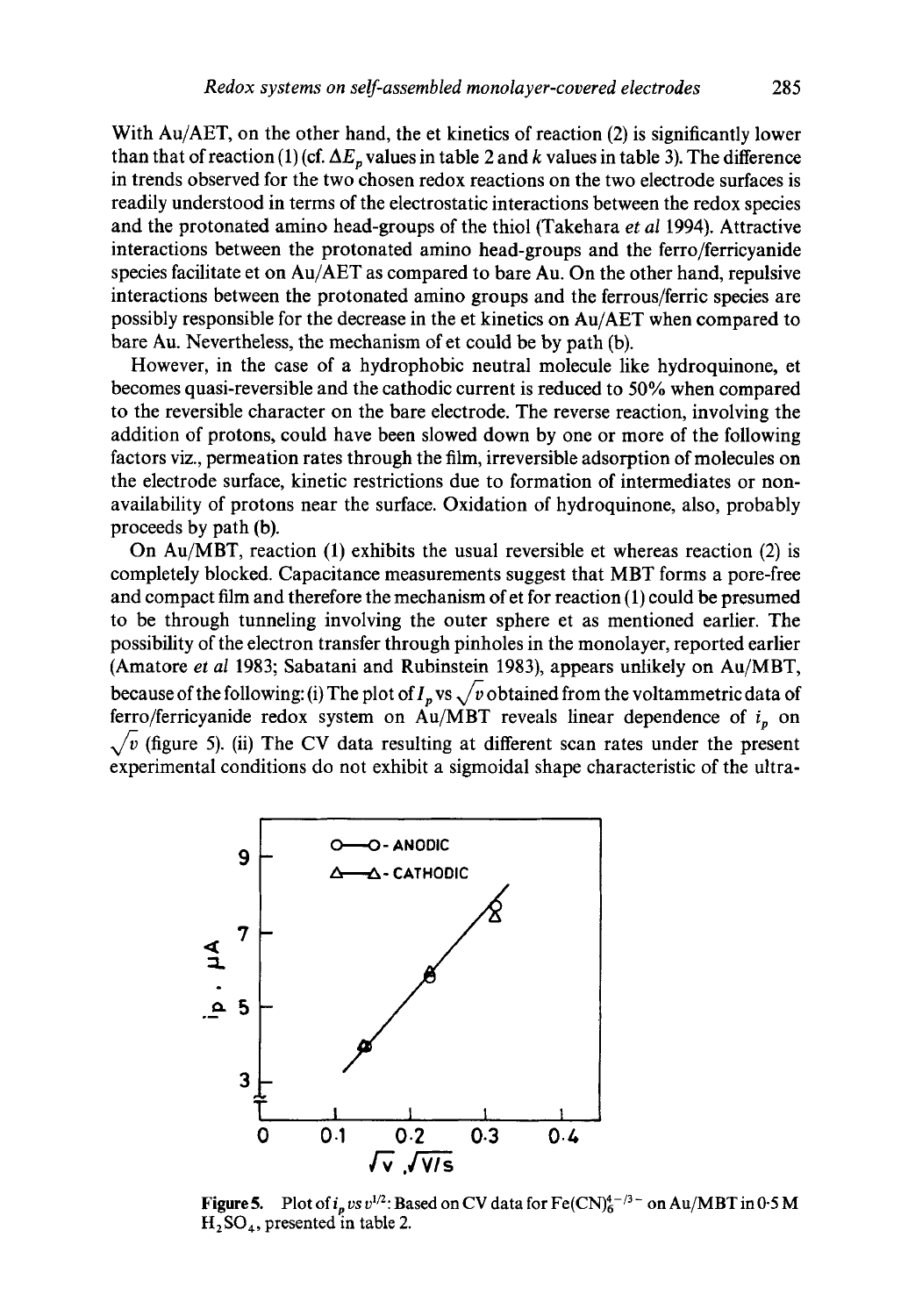microelectrode behaviour arising from the presence of pinholes in the monolayer. (iii) Recent STM investigations of holes in the SAMs of alkanetiols on Au have revealed the absence of pinholes (Schönenberger *et al* 1994).

Reaction (2), being an inner sphere et reaction, requires the direct contact of the species to the electrode surface and therefore is not allowed. Results with Cu upd, an unambiguous inner sphere et reaction have confirmed the compact nature of MBT monolayer. In the case of oxidation of hydroquinone, the observed reaction on the anodic side with the peak potential shifting to higher values and absence of cathodic reaction cannot be unequivocally assigned to any particular reason as mentioned above in the case of Au/AET. One has to still depend on tunneling mechanism to understand the observed et reaction through the compact MBT monolayer.

On Au/ODM, all reactions viz., the three chosen redox systems and Cu upd are seen to be totally blocked and serve as good models to demonstate the blocking of et by a compact SAM on an electrode surface. On Au/ODM, the monolayer film is reported (Porter *et al* 1987) to have a thickness of about  $30 \text{ Å}$ . Hence, outer sphere et through such films is also ruled out due to the large distances involved.

#### **4. Conclusions**

Voltammetric investigations reveal that the ferro/ferricyanide system, an outer sphere et reaction is facile on Au/MBT and Au/AET while it is totally blocked on Au/ODM. The  $Fe^{2+/3+}$  redox system, an inner sphere et reaction is found to be blocked on Au/MBT and Au/ODM while it is slightly hindered on Au/AET. The  $H_2$  O/O system is considerably hindered on Au/AET, becomes irreversible on Au/MBT and is totally blocked on Au/ODM. The Cu upd reaction is completely blocked on Au/MBT and Au/ODM while on Au/AET it is partially hindered. Capacitance data suggest that the SAM of MBT, despite the absence of a long methylene chain is compact and pore-free like the SAM of ODM while AET SAM is not compact and allows permeation of electrolyte solution. The results suggest the possibility of SAMs, if sufficiently thin and impervious, distinguishing between outer sphere and inner sphere et reactions.

#### **Acknowledgement**

The authors express their sincere thanks to the Director, Central Electrochemical Research Institute, Karaikudi for his keen interest and encouragement.

#### **References**

Amatore C, Saveant J M and Tessier D 1983 *J. Electroanal. Chem.* 147 39 Bard A J, Abruna H D, Chidsey C E D, Faulkner L R, Feldberg S W, Itaya K, Majda M, Melroy O, Murray R W, Porter M D, Soriaga M P and White H S 1993 *J. Phys. Chem.* 97 7147 Bharathi S, Yegnaraman V and Prabhakara Rao G 1993 *Langmuir* 9 1614 Bharathi S, Yegnaraman V and Prabhakara Rao G 1995 *Langmuir* 11 666 Carter F L 1982, 1987 *Molecular electronic devices* (New York: Marcel Dekker) vols. 1, 2 Cheng Q and Toth A B 1992 *Anal. Chem. 64* 1998 Cheng Q and Brajter-Toth A 1995 *Anal. Chem.* 67 2767 Dryhurst G, Kadish K M, Scheller F and Renneberg R 1982 *Biological electrochemistry* (New York: Academic Press) vol. 7 Finklea H O and Hanshew D D 1992 *J. Am. Chem. Soc.* 114 3173 Gao Z and Siong Siow K 1996 *J. Electroanal. Chem.* 412 179